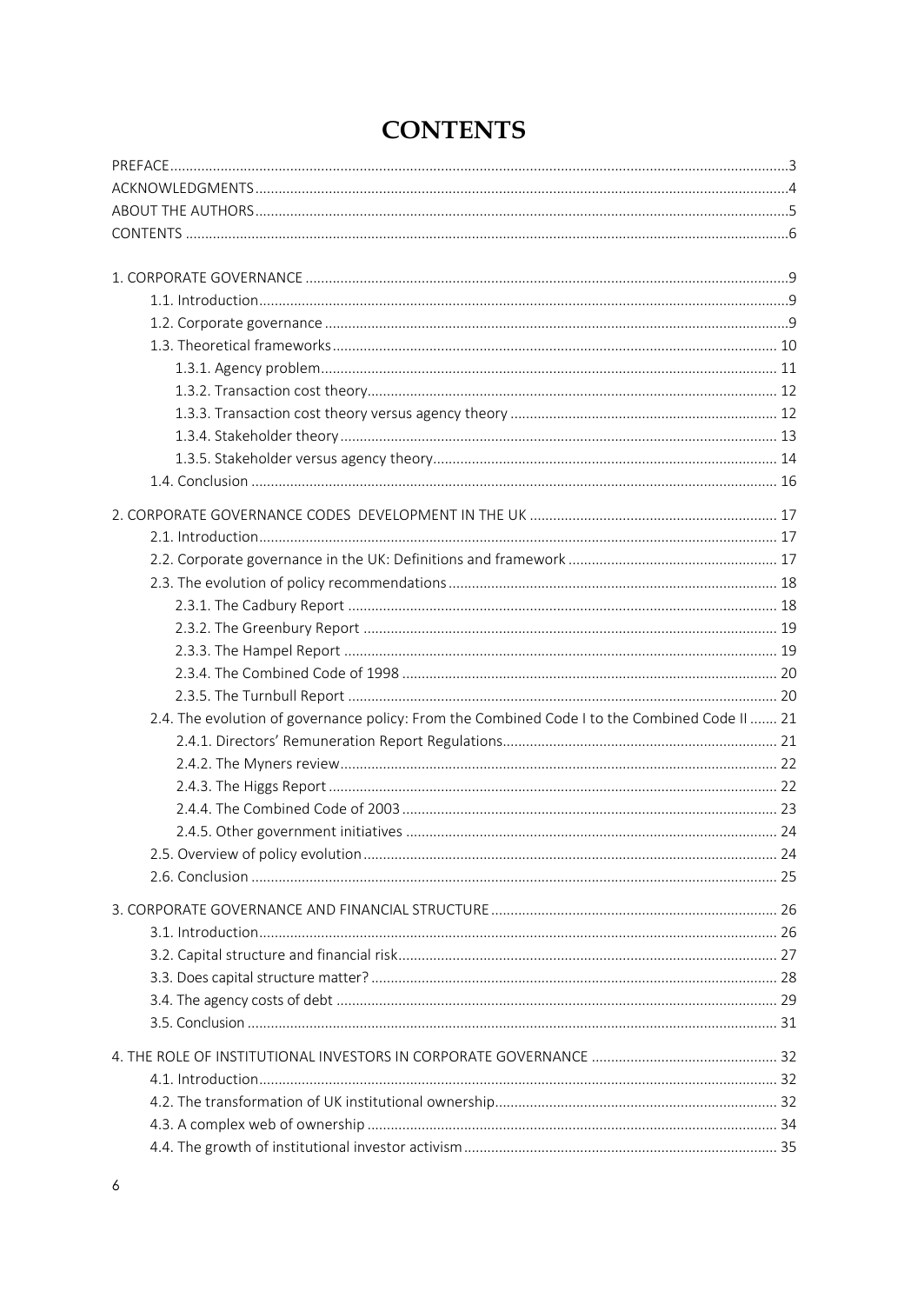| 5. BOARDS OF DIRECTORS AND THE ROLE OF NON-EXECUTIVE DIRECTORS IN THE GOVERNANCE OF |  |
|-------------------------------------------------------------------------------------|--|
|                                                                                     |  |
|                                                                                     |  |
|                                                                                     |  |
|                                                                                     |  |
|                                                                                     |  |
|                                                                                     |  |
|                                                                                     |  |
|                                                                                     |  |
|                                                                                     |  |
|                                                                                     |  |
|                                                                                     |  |
|                                                                                     |  |
|                                                                                     |  |
|                                                                                     |  |
|                                                                                     |  |
|                                                                                     |  |
|                                                                                     |  |
|                                                                                     |  |
|                                                                                     |  |
|                                                                                     |  |
|                                                                                     |  |
|                                                                                     |  |
|                                                                                     |  |
| 8. CORPORATE GOVERNANCE: THE ROLE OF VENTURE CAPITALISTS AND BUY-OUTS 61            |  |
|                                                                                     |  |
|                                                                                     |  |
|                                                                                     |  |
|                                                                                     |  |
|                                                                                     |  |
|                                                                                     |  |
|                                                                                     |  |
|                                                                                     |  |
|                                                                                     |  |
|                                                                                     |  |
|                                                                                     |  |
|                                                                                     |  |
|                                                                                     |  |
|                                                                                     |  |
|                                                                                     |  |